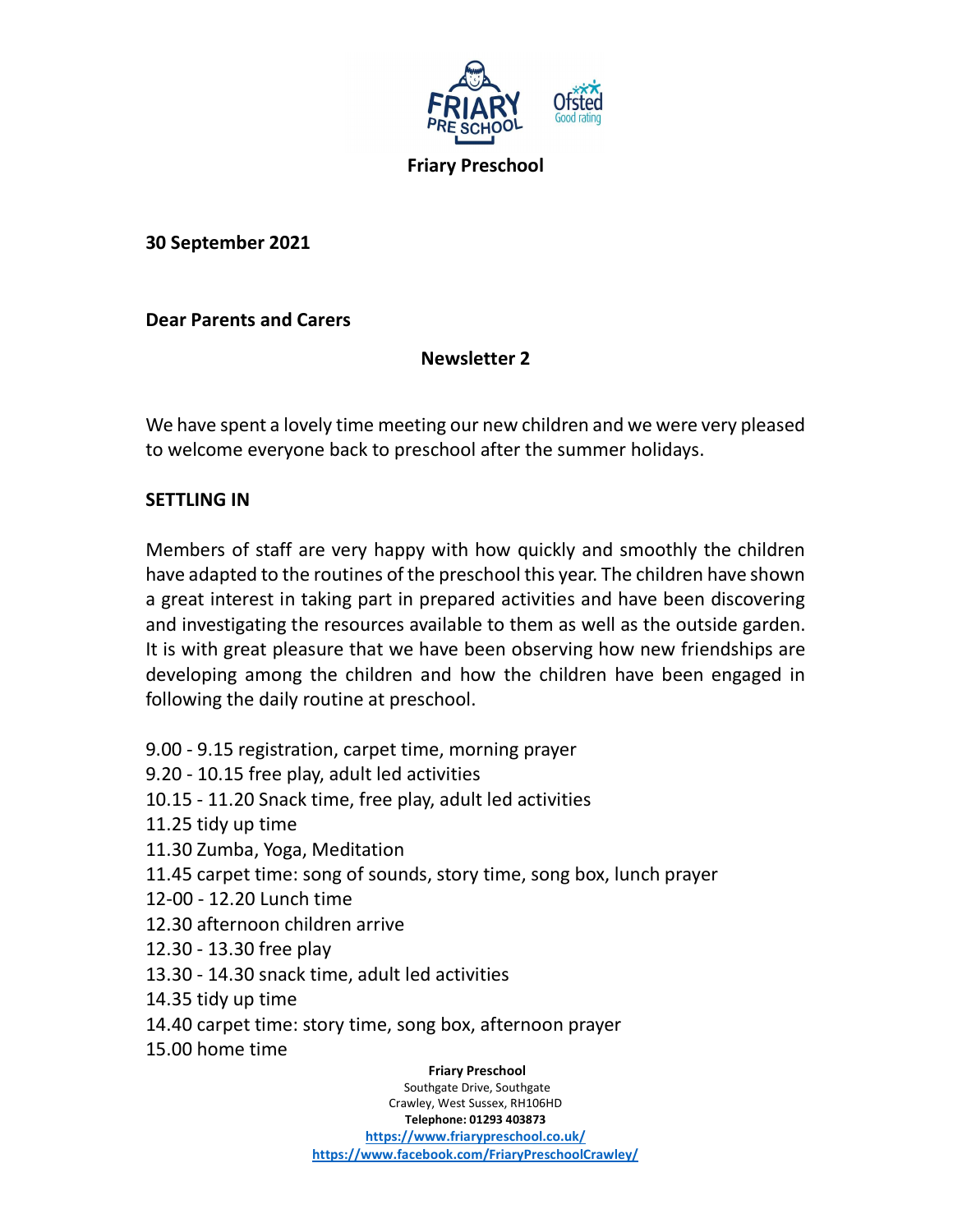

15.00- 15.30 Small group activities 15.30 home time

Garden doors are open most of the time during the day and staff encourage children, to spend time playing outside.

# **ACTIVITIES**

I must say September has been very enjoyable and the children have been amazing. Among some of the activities, the children were introduced to the 'Gruffalo' story and at the end of the week, inspired by the book and healthy eating, they baked a delicious Gruffalo apple crumble.

Thank you to those parents who sent a family and a passport photo of their child. Family pictures were very helpful when we had a Family related week at preschool. Children made a beautiful portrait of their family members. On Friary Preschool Facebook page as well as Tapestry you can find a small gallery and recent updates regarding preschool

In October we will be doing a lot of activities relating to Autumn and nature. Please can we ask for a donation for indoor and outdoor plants, bulbs, and herbs. It will help us to create an Eco-friendly environment at the preschool.

# WE ARE ALL READING

Is a project which we prepared to help the children to develop a love of books and reading. We are delighted to have a voluntary member of the Crawley Catholic Parish coming to preschool every month to read a story to the children.

We would like to involve parents and carers by inviting you to read a story to the children at preschool. Please contact a member of staff if you would like to read to the children.

We also arrange a story time with a member of the public library staff and we are trying to provide lots of different types of children's books, encouraging the children to choose stories by themselves for their book bags.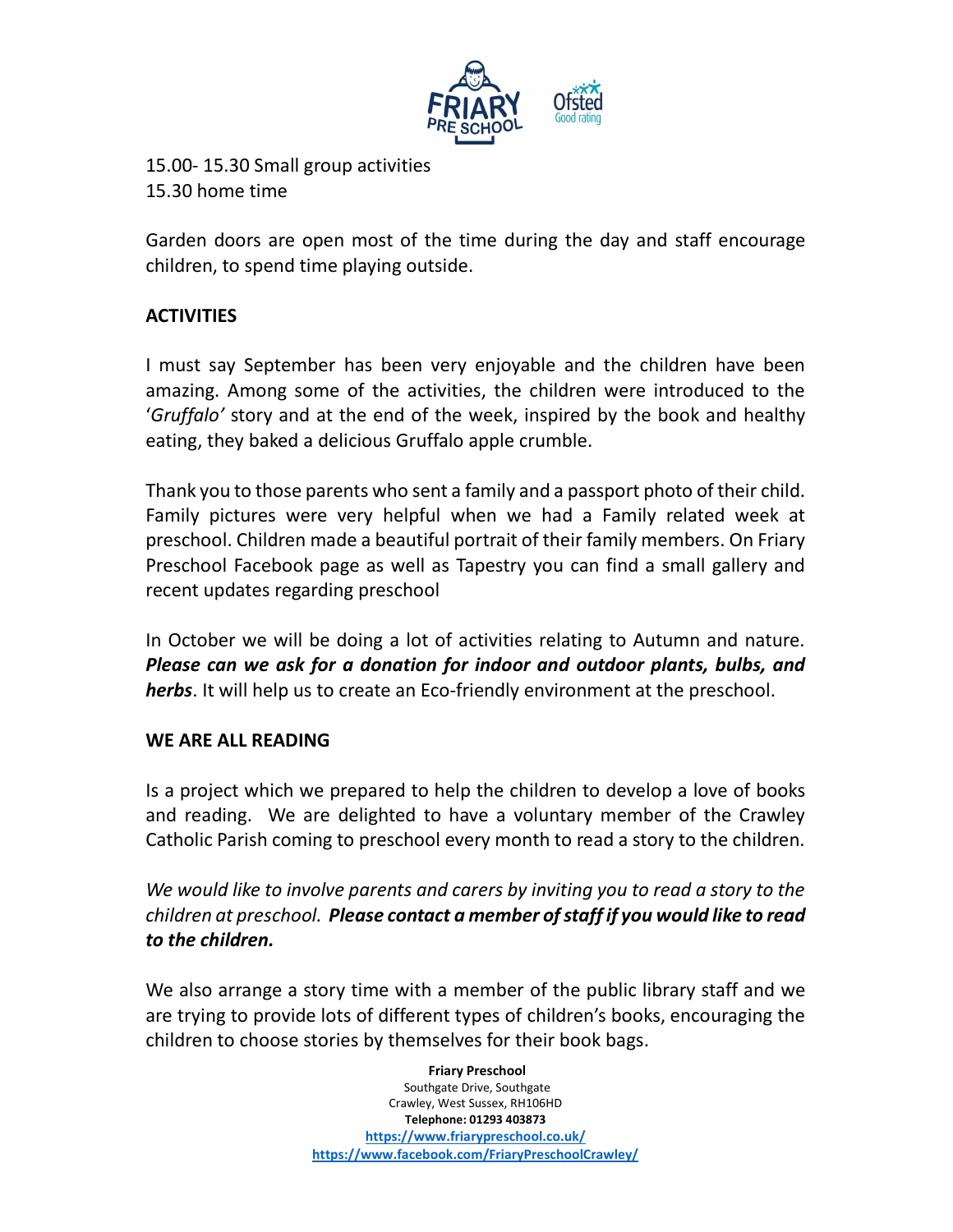

Last month we held a *Gruffalo* week and beginning on the  $18<sup>th</sup>$  October our activities will be focused around the 'Room on the broom' book.

During this time, children can come to the preschool dressed up like a witch, a black cat, or any costume which your child would like to wear.

This will also be Pumpkin Week so maybe a pumpkin costume will be a good idea.

We will be very pleased to receive donations of pumpkins during this week or cash donations towards the cost of pumpkins.

### HEALTHY LIFESTYLE

SHINE BRIGHT

Your child has received a toothbrush and a brushing teeth chart. Please remind and help your child to brush their teeth in the morning and evening. Don't forget to fill in the chart and bring it back to receive a gold medal!



#### HEALTHY LUNCH BOXES

In preschool we are teaching the children about healthy life-styles and encouraging them to be healthy. We are concerned when we see: cold fries, chips, burgers, chicken nuggets and chocolate sandwiches in children's packed lunch boxes as we want the children to eat healthy options at preschool.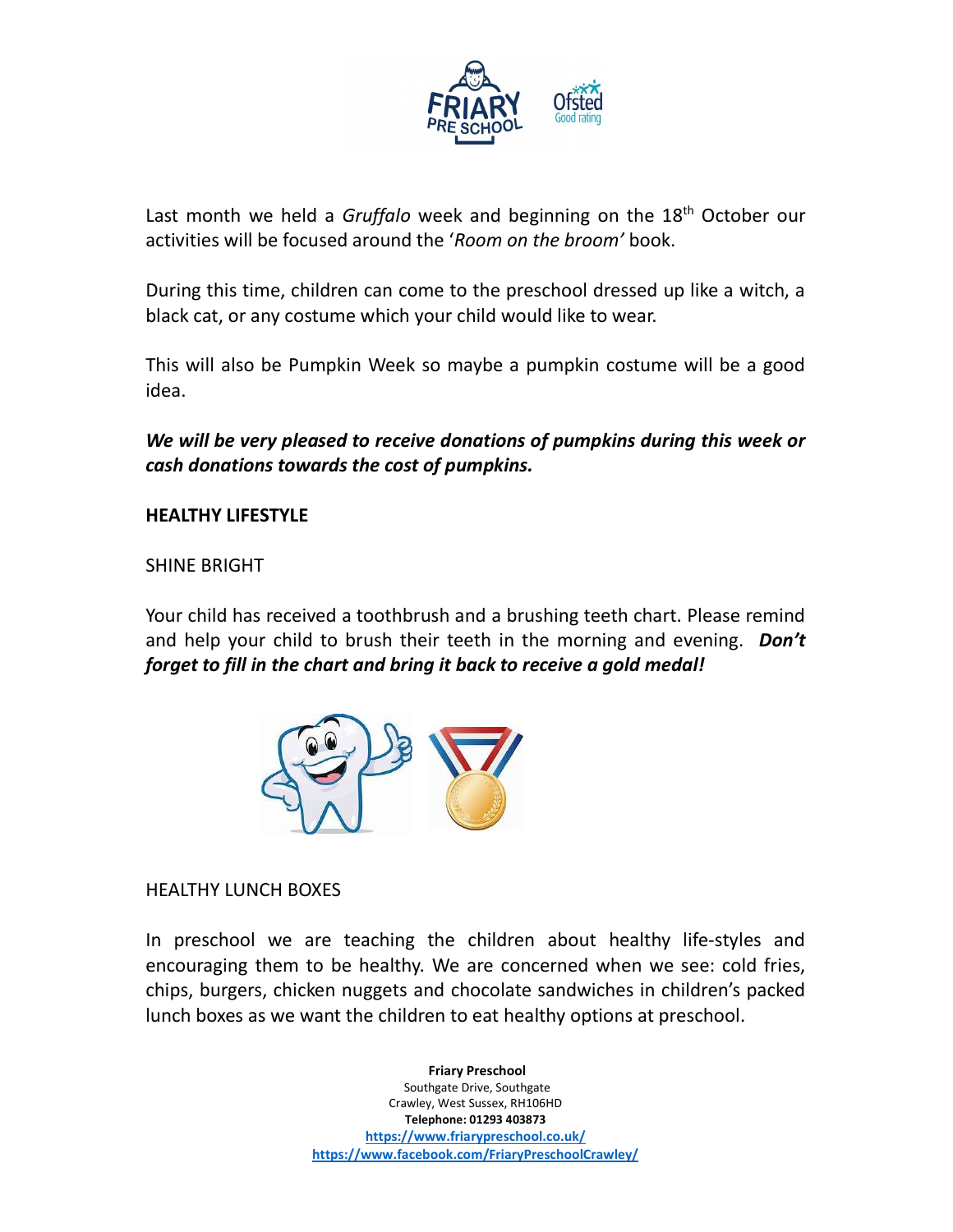

Please contact member a member of staff, if you would like some advice on preparing a healthy lunch for your child.

# Please Remember NO NUTS. Grapes should be cut in half length ways.

### BIRTHDAY PARTIES

I regret that we are no longer able to permit parents or carers to bring cakes and other edible treats into the Preschool for sharing with the children due to concerns regarding allergies.

If you wish, the Preschool is happy to offer your child a birthday cake and balloons. Please provide the Preschool with plenty of notice if you would like the Preschool to organise a cake and balloons. A minimum donation of £12 would be welcomed to cover the cost of the cakes and balloons. Party bags or sweets for children are not included, these can be provide by parents but would be handed to children's parents when they are picked up.

If you are interested in this facility, please contact a member of staff providing a minimum 1 weeks-notice.

# Preschool Parent / Carer Open Session

On the 3rd November, at 4 o'clock, the preschool will be holding a Parent / Carer Open Session providing you with the opportunity to meet the Preschool team and other Parent / Carer's.

If you would like a one to one with any of the Practitioners, then they will be on hand and happy to speak with you.

# Third Party Activities

The Preschool hopes to shortly introduce external coaches to the Preschool to deliver dance sessions and football coaching sessions to the children on a regular weekly basis. It would be appreciated if parents and carers could help cover the cost of the coaches by making a small donation towards these activities. More information to follow in due course.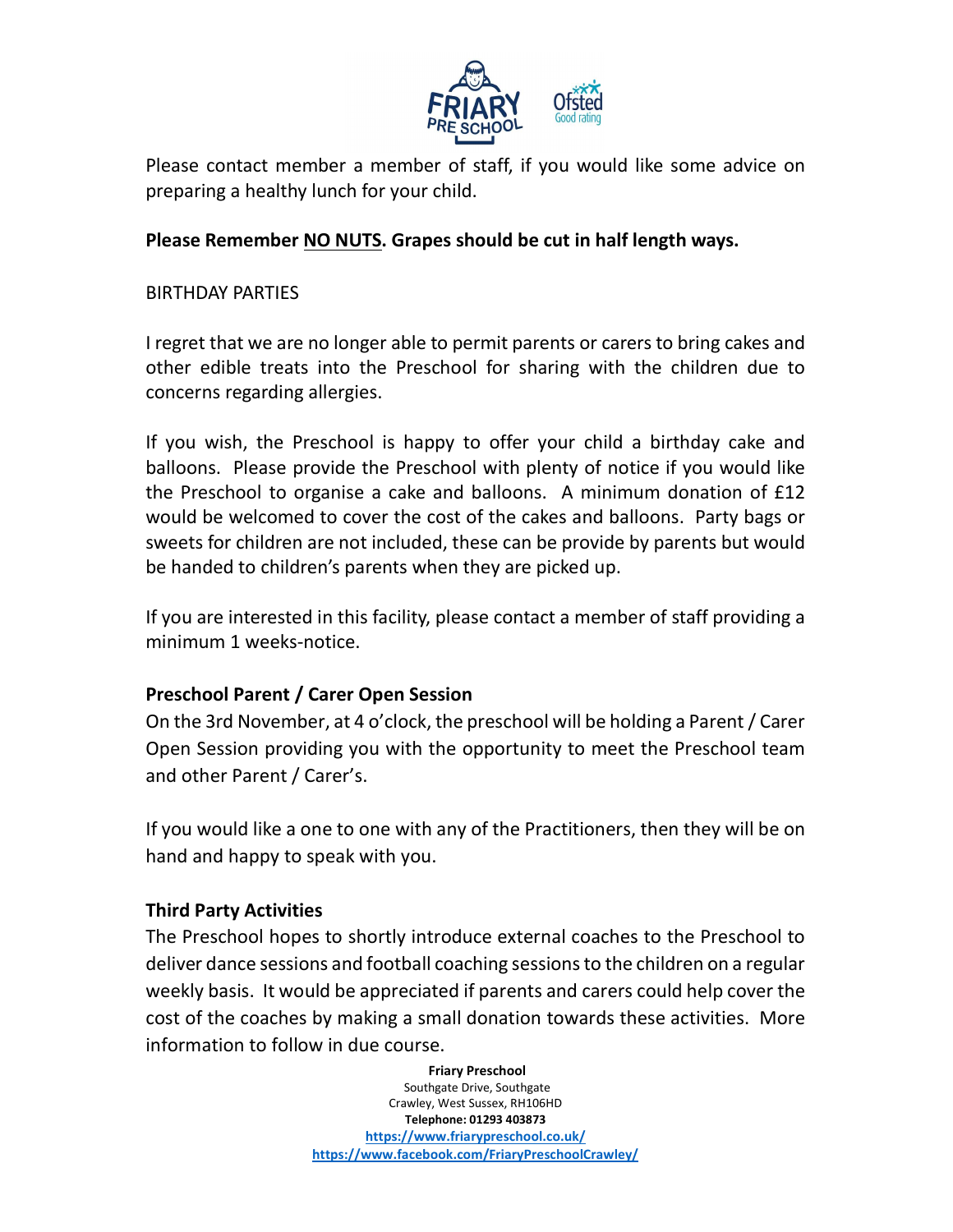

### Preschool Finances

You may be aware that the Friary Preschool was purposely rebuilt at a cost of £325,000 in September 2016.

To Fund this project, the Crawley Catholic Parish pre-agreed an overdraft facility with the Arundel and Brighton Diocese.

Good progress has been made to date towards restoring the Preschool bank account to a positive balance by effective management of income and expenditure and through local fund-raising activities.

It is projected that as at the end of 2021, the account will be overdrawn by c£100,000.

Fr Raymond Tumba, OSA and the Friary Preschool Management Committee would like to initiate a Fund-Raising programme with the objective of finally paying off the remaining overdraft, financially securing the future of the Friary Preschool.

During the current school year, the Friary Preschool will be initialising various fund-raising activities to raise monies towards reaching the target £100,000 needed to restore the Friary Bank Account to a positive position, please support these fund-raising activities where possible and if you can, donate generously to this excellent cause.

In the meantime, if you would like to make an ad-hoc donation towards the repayment of the overdraft please contact Agata the Acting Preschool Manager or Neil the Parish and Preschool Business Manager.

#### STAFF LEAVING AND JOB VACANCY

Georgia and Monika M will shortly be leaving the Friary Preschool, we would like to wish them all the best in their new endeavour's and thank them for their contributions to the Preschool over the years.

We are currently recruiting, please see our website for job details.

 Friary Preschool Southgate Drive, Southgate Crawley, West Sussex, RH106HD Telephone: 01293 403873 https://www.friarypreschool.co.uk/ https://www.facebook.com/FriaryPreschoolCrawley/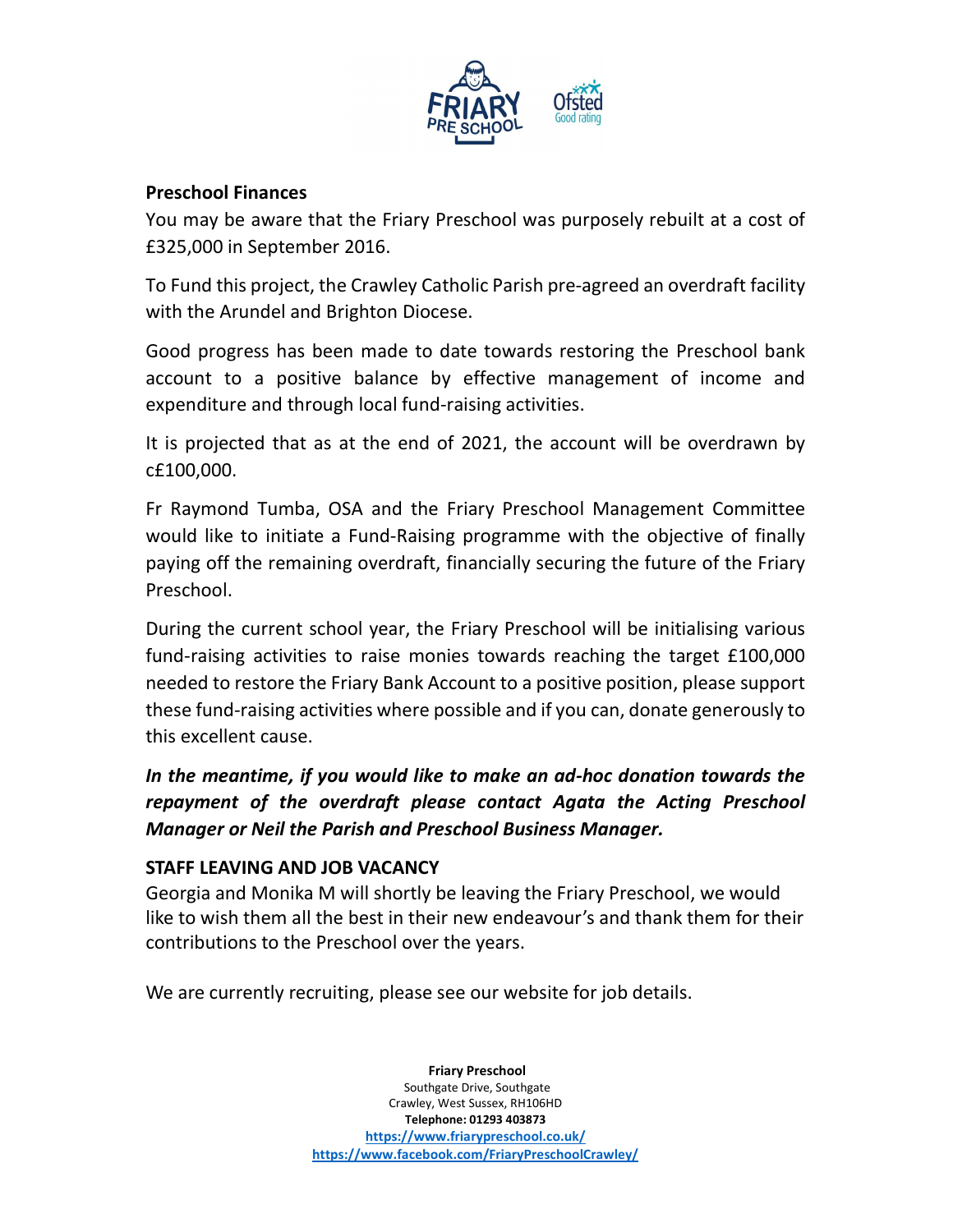

### SNACK DONATION

Thank you for supporting the provision of children Preschool snacks by donating money towards the cost of the snacks. The suggested minimum donation for parents is £2 that can be left at the Preschool door.

Children can choose fruits, vegetables, crackers, bread sticks, cereal, cheese, and oats biscuits.

### LABELLING

It is very important to label children belongs (bags, bottles, coats, hats, etc.)

### TOILET TRAINING

Please contact us if you are starting toilet training at home with your child. We will continue to support your child during their time at the Preschool.

Please **do not** send children to Preschool in 'pull ups'.

#### PRECHOOL SESSION TIMES

Please note that the Preschool sessions for the children are:

- Mornings: 9.00am to 12.00pm
- Afternoons: 12.30pm to 3.30pm
- All Day: 9.00am to 3.00pm

To ensure that the Preschool team have time for their own lunch break and to maintain the staff to children ratio's we must be strict with the operating of these sessions and regrettably cannot enter bespoke arrangements with Parents and Carers and allow afternoon children to join the All-Day children for lunch.

For those children that have enjoyed these bespoke arrangements in the early weeks of the term, I regret that going forward this arrangement cannot be sustained. Parents and Carers, please therefore adhere to the session timings quoted above for the sessions that your children attend.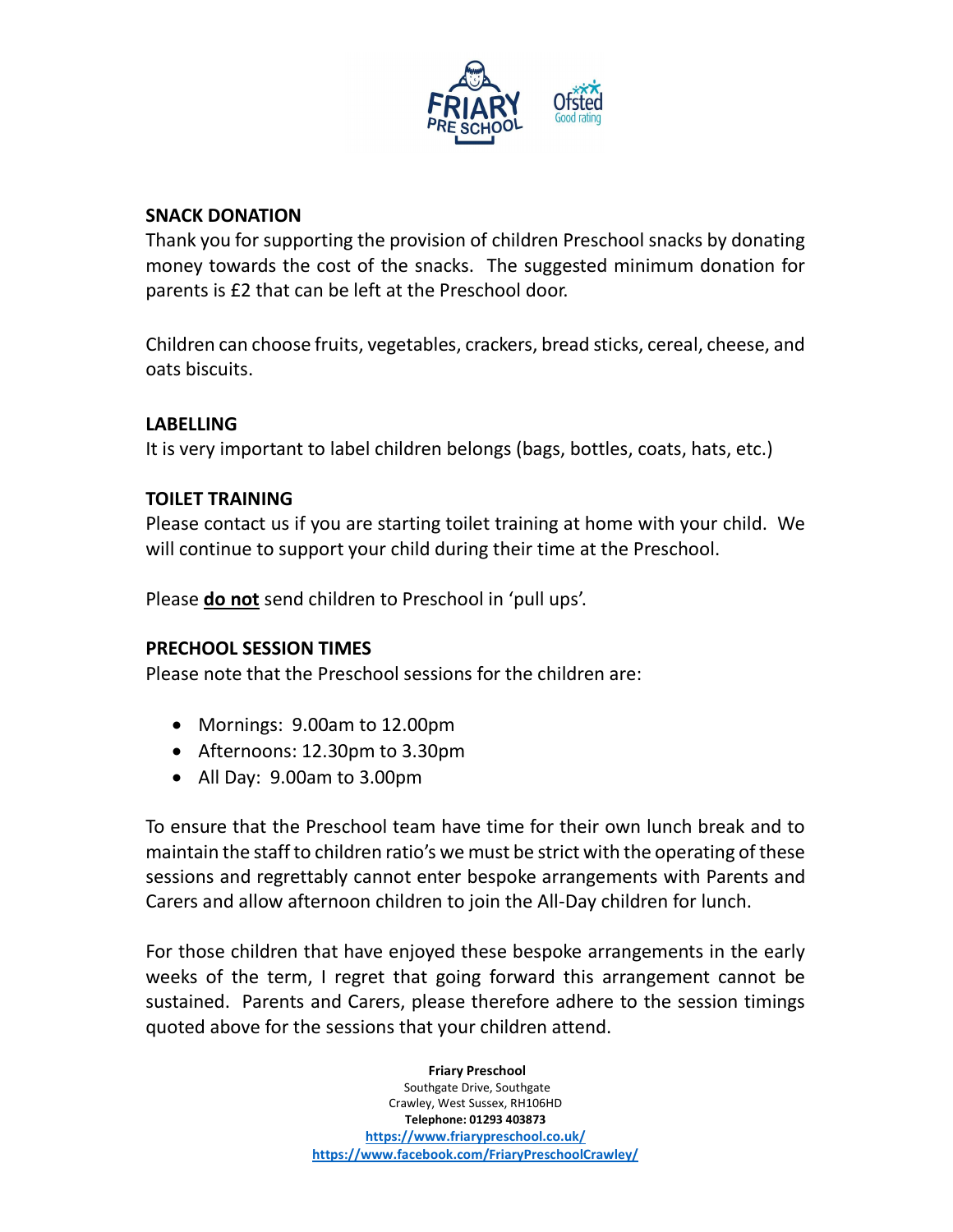

# LATE CHARGING

Parents and Carers are reminded that children must be collected on time. If you are going to be late, please telephone the Preschool to advise on 01293 403873.

Please note that there is a late charge of **£5.50** that the Preschool will now begin to be charged from October. You have been warned!

# PRESCHOOL MOBILE PHONE NUMBER

The Preschool mobile telephone number is 07305 375290.

This telephone number should only be used in emergencies and only after you have called the main Preschool Landline on 01293 403873

For general enquiries, these can be emailed to the Friary Preschool using the email address: info@friarypreschool.co.uk

# CHILD SICKNESS

Parents and Carers are asked to contact the Preschool on the landline telephone number 01293 403873 if your child is sick or unable to attend the Preschool on the morning that they are due to attend.

# PARENT AND CARER MOBILE PHONES

Please can all Parent and Carers kindly finish all telephone conversations and turn off all mobile phones before entering the Preschool playground to drop off or pick-up your child.

It is important that the Preschool Practitioners have your full attention at drop off and collection times.

# HALF TERM

A gentle reminder that half-term is scheduled for the 25 October 2021 to 29 October 2021.

> Friary Preschool Southgate Drive, Southgate Crawley, West Sussex, RH106HD Telephone: 01293 403873 https://www.friarypreschool.co.uk/ https://www.facebook.com/FriaryPreschoolCrawley/